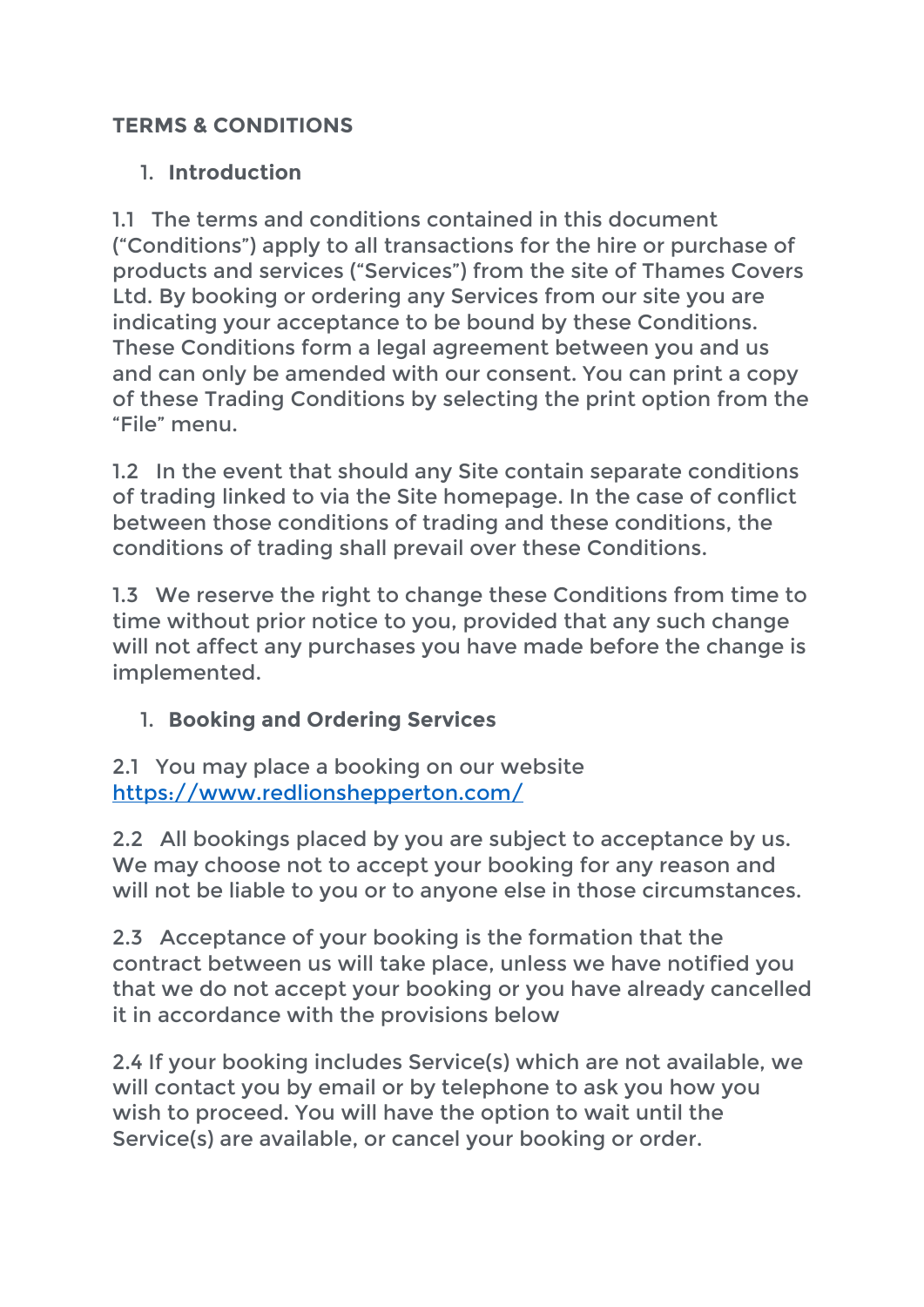# 1. **Hiring and Your Safety**

3.1 Any Member of staff may refuse the hiring of any craft to persons or parties without giving any reason

### 3.2 Motorboat Hire

- 1. Whilst underway you MUST keep inside the seating area.
- 2. It is dangerous to unnecessarily rock the boat and endangers the safety of all on board.
- 3. At least one person on board must be over 18 years of age and accept responsibility for the group and provide proof of a telephone number.
- 4. All non swimmers and children under the age of 16 years MUST wear life support equipment
- 5. Pets are allowed onboard, a charge of £25 is made to cover any additional cleaning cost.

3.3 All hire boats must be returned half an hour before sunset

### 1. **Prices and payment**

4.1 The prices of Services advertised are as set out on our Site. All prices are in pounds (£) sterling, inclusive of VAT.

4.2 Prices may change at any time prior to (but not after) acceptance of your booking.

4.3 We cannot accept your booking or order for motorboat hire until you have paid for it in full.

4.4 In the unlikely event that the price of any service has been incorrectly advertised on our Site, we will contact you by email or telephone to ask whether you wish to proceed with the booking at the correct price. If you are not happy to proceed, we will cancel the booking.

## 1. **Cancellations and returns**

6.1 You may cancel your booking without giving any reason within 48 hours of service to be provided for boat hire. To exercise the right to cancel, you must notify us, giving us your full name, and any reference (if any)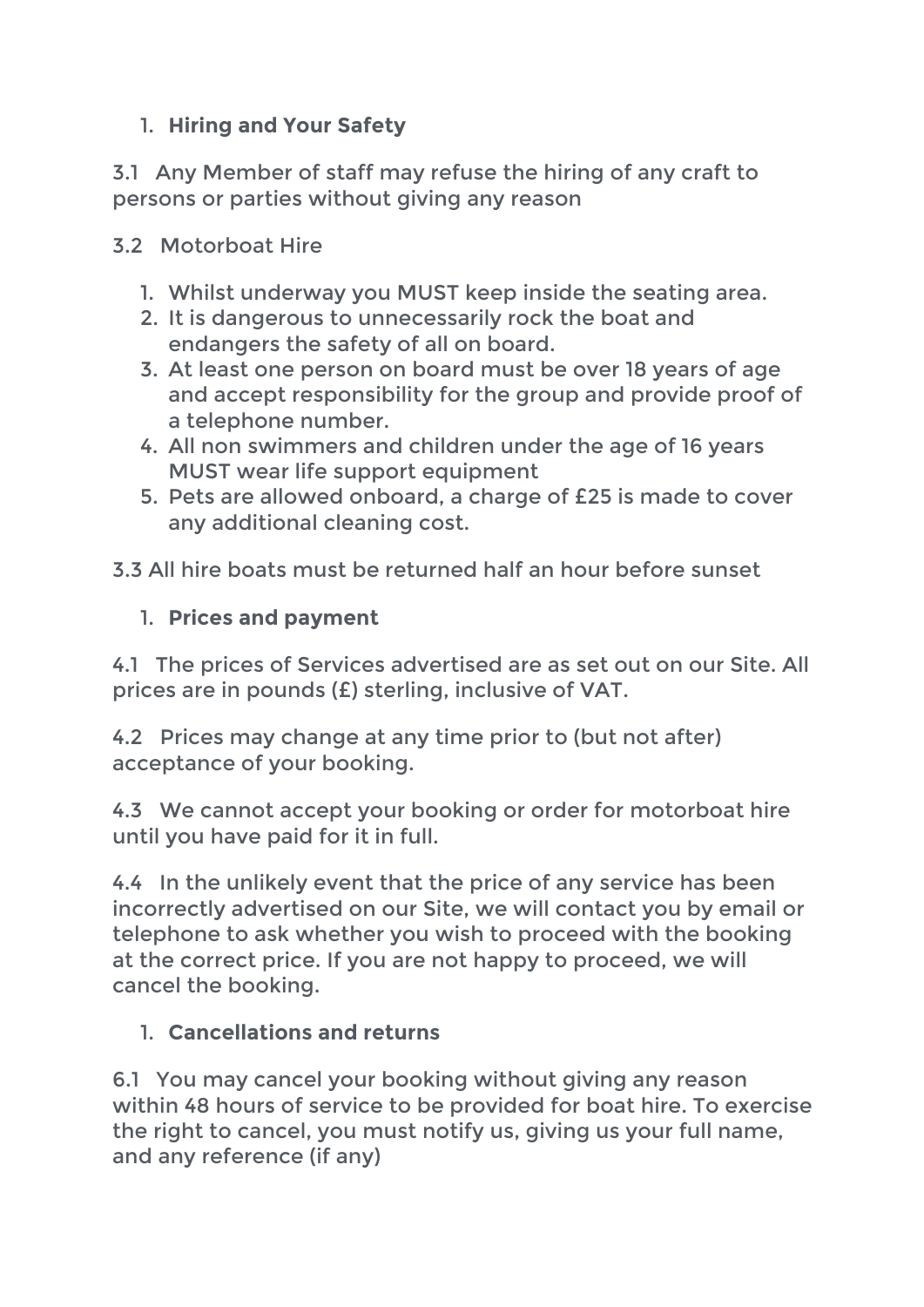6.2 To meet the cancellation deadline, it is sufficient for you to send your communication concerning your exercise of the right to cancel before the cancellation period has expired, we will reimburse to you up to 50% of any payment that has been made in full from you. We will make the reimbursement using the same means of payment as you used for the initial transaction, unless you have expressly agreed otherwise; in any event, you will not incur any fees as a result of the reimbursement. You may ask us to substitute a Service, rather than provide you with a refund, but we can only do that if the Service you wish to substitute is of equivalent value to the booking you are cancelling.

# 1. **Service Information**

8.1 We have taken reasonable steps to display as accurately as possible the Services in the images that appear on our Site.

8.2 From time to time, we may run special or local promotions. .

8.3 Any information on our Site regarding Services is as a guide only. If you are in any doubt we recommend that you contact us prior to booking.

# 1. **Security**

9.1 We understand that you may have concerns about security on the internet. Our Site uses a secure server to protect your personal information.

9.3 We recommend that you do not communicate to anyone, including us, by email. We cannot be responsible for any losses you may incur in transmitting information to us by internet link or by email. Any such loss shall be entirely your responsibility.

# 1. **Our liability**

10.1 We will not be liable to you where performance of any of our obligations is prevented or restricted by any circumstance or cause beyond our reasonable control.

10.2 You are responsible for the use you make of the Service(s) you book. To the extent not prohibited by law, we accept no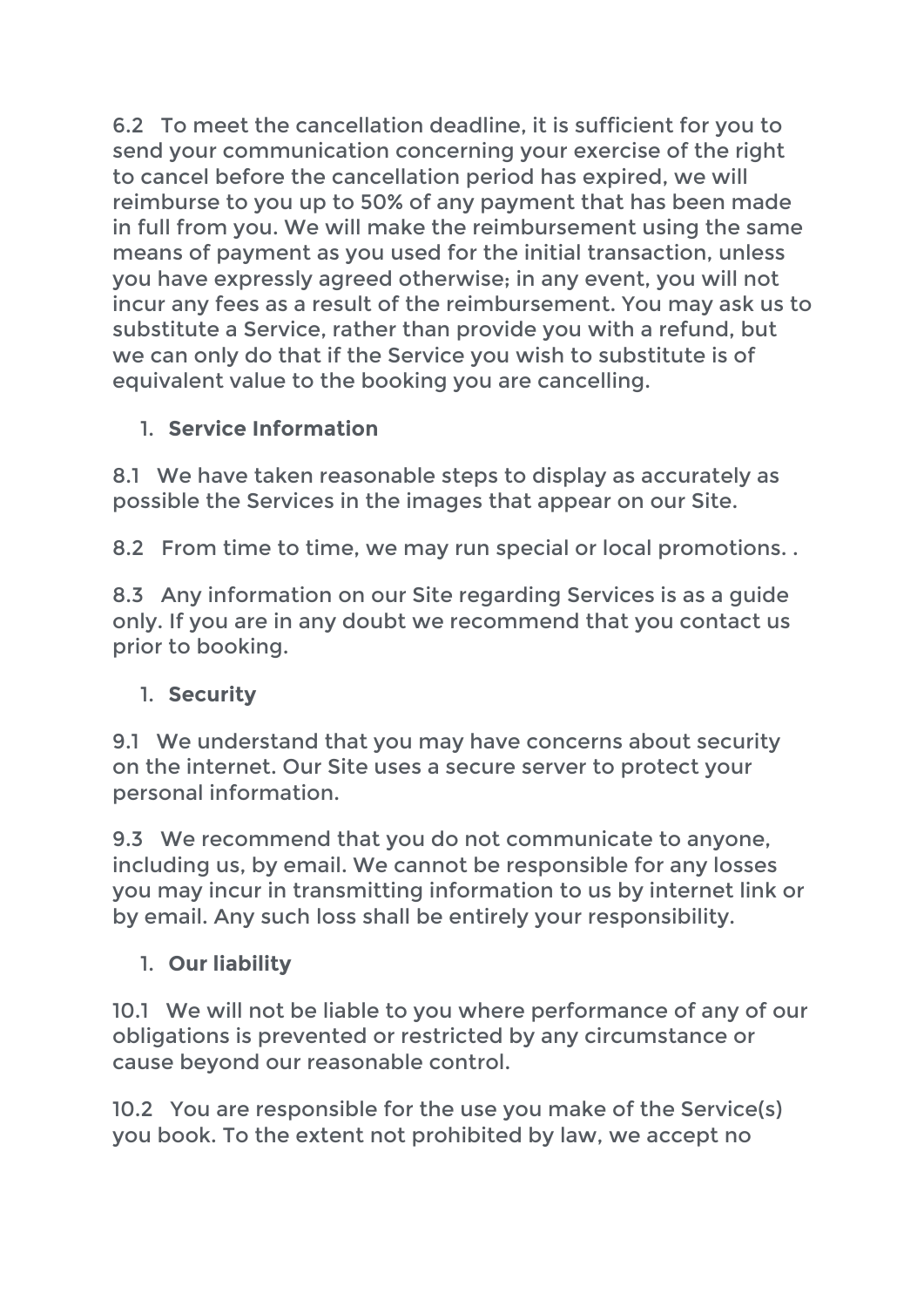liability for any loss or damage which is not reasonably foreseeable or for any loss.

10.3 We accept liability for death or personal injury caused by our negligence and responsibility for fraudulent misrepresentation and any other liability that cannot, under English law, be excluded.

10.4 Nothing in this section or elsewhere in our Conditions affects your statutory legal rights.

## 1. **Personal Data**

We will only use your personal information in accordance with our Privacy & Cookie Policy. Please take the time to read our Privacy & Cookie Policy, as it includes important conditions which apply to you.

### 1. **General**

12.1 Failure by us to enforce a right does not result in waiver of such right. You may not assign or transfer your rights under these Trading Conditions.

12.2 If any part of these Conditions is found to be unenforceable as a matter of law, all other parts of these Conditions shall be unaffected and shall remain in force.

12.3 You and we agree that English law applies to these Conditions and that any dispute between us arising out of or in connection with these Conditions will only be dealt with by the English courts, unless you are resident in another part of the United Kingdom, in which case the applicable law of that part of the United Kingdom will apply and any dispute will be brought before the courts there. We are required by law to inform you that purchases can be concluded in English only and that no public filing requirements apply.

12.4 A person who is not a party to this agreement shall not have any rights under the Contracts (Rights of Third Parties) Act 1999 to enforce any term of this agreement.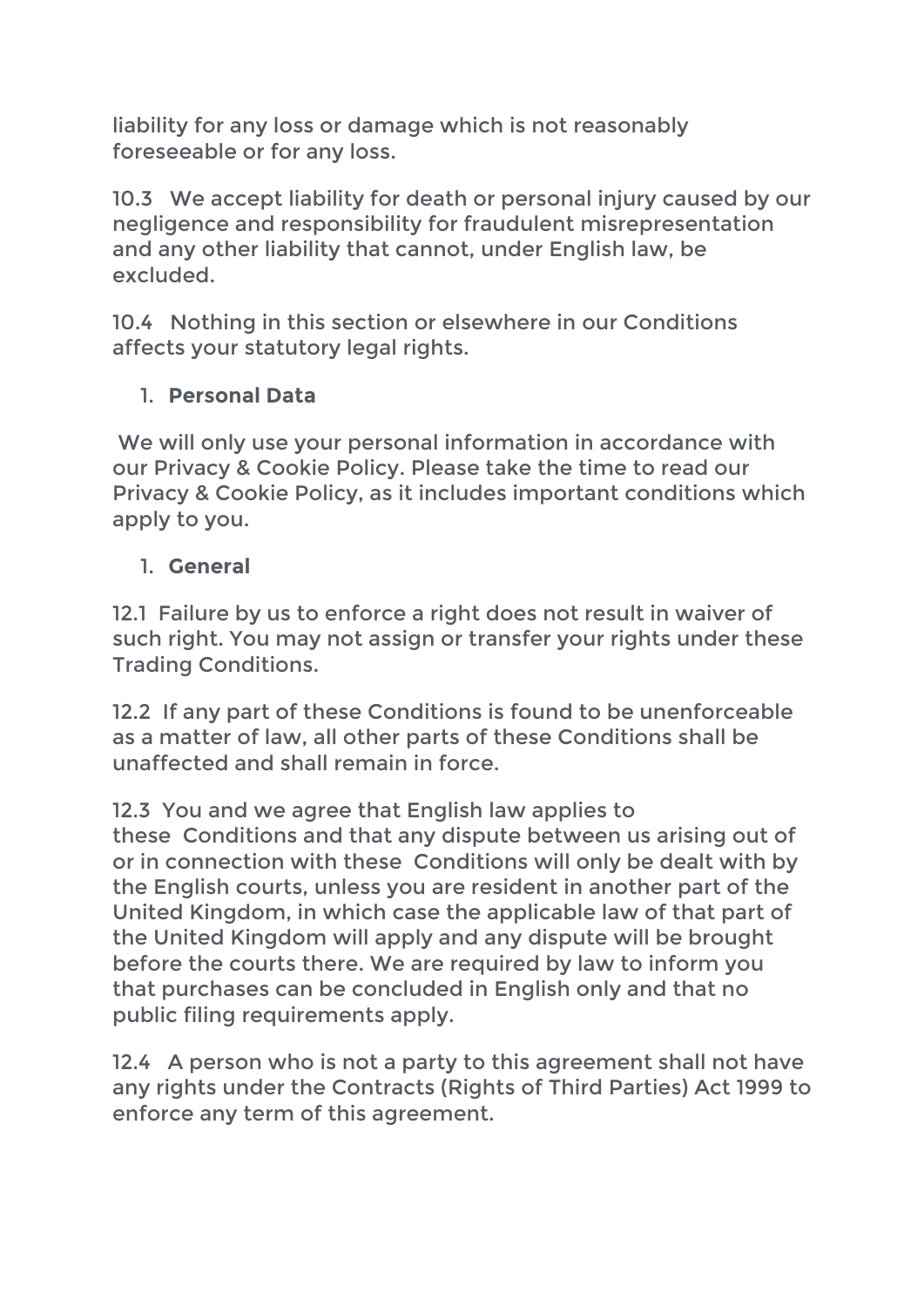12.5 Even if we delay in enforcing this agreement, we can still enforce it later. If we do not insist immediately that you do anything you are required to do under these Trading Conditions, or if we delay in taking steps against you in respect of your breaking this agreement, that will not mean that you do not have to do those things and it will not prevent us taking steps against you at a later date. For example, if you miss a payment and we do not chase you but we continue to provide the Services, we can still require you to make the payment at a later date.

## 1. **How to contact us**

13.1 Please feel free to contact us using the details set out on our Website https://www.redlionshepperton.com/.

### ARRIVAL & RETURN

Please arrive at the mooring at The Red Lion at least 15 minutes before your rental period is due to start in order for us to complete the booking in process and fit buoyancy aids if requested (required for children under age 16), show you the workings of the boat and generally look after your safety.

Please ensure you return the boat on time otherwise the next customer will be let down, and you will be charged a hire supplement.

Please make sure you have read the notes for skippers and crew that we provide.

#### PUBTUB ALCOHOL POLICY

- All parties must be sober to board their PubTub (we may ask you to use a breathalyser test)
- Anyone who steers the boat (the Skipper) must remain sober during the trip.
- Guests who do not steer the boat may consume a limited amount of alcohol. We have limits on the amount of alcohol allowed onto our boats, these are :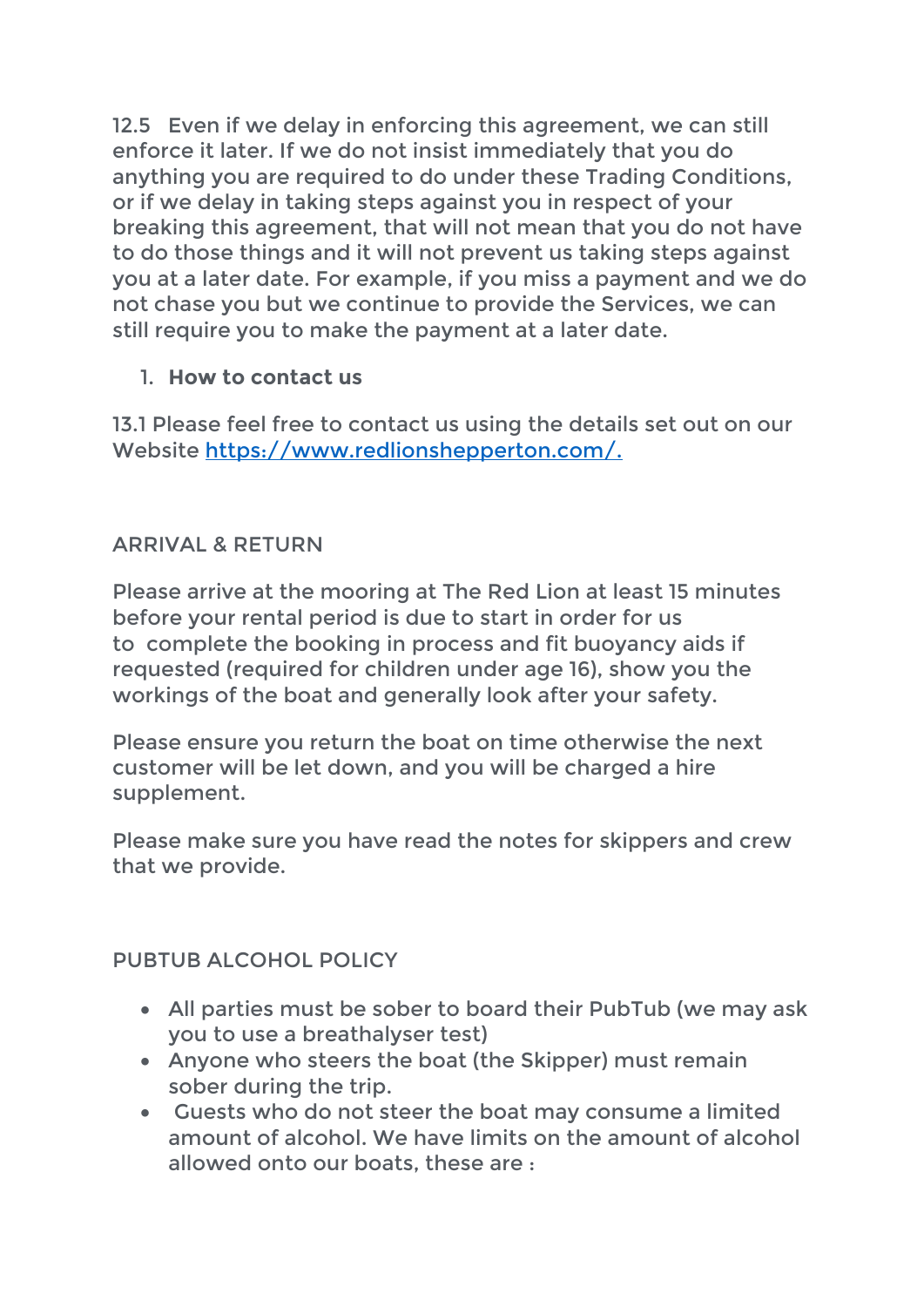- Either two bottles/cans of standard strength beer or lager per person per hire period, or one 750ml bottle of wine/prosecco between every two people
- Or one bottle of Pimm's with suitable mixers per boat
- No straight spirits allowed
- Skippers (the driver) must remain sober

#### RULES OF THE RIVER

Always stay within the main river channel and follow all directional arrows. If you stray from the marked channel (e.g. up backwaters or weir streams) you risk running aground and damaging the boat.

Keep to the right hand side of the river whenever it is safe and practical.

Near bridges or sharp bends, boats going upstream must give way to boats coming downstream

Remember even when you have right of way it remains your responsibility to avoid collision.

Always respect the river speed limit of 8kph (about 5mph) over the bed of the river.

Avoid turning your boat near bridges, bends and locks.

Do not turn across the bows of oncoming boats; wait until it is safe.

Always take care when overtaking and keep clear of other boats.

Keep a sharp look out at all times for any hazards, taking action when necessary. If in doubt, slow down or STOP.

Respect warning signs. It is dangerous and illegal to interfere with weir gates and sluices. In an emergency call 999.

Obey River Thames short stay mooring requirements, you can download a helpful fact sheet for more information www.environment-agency.gov.uk/thamesmoorings